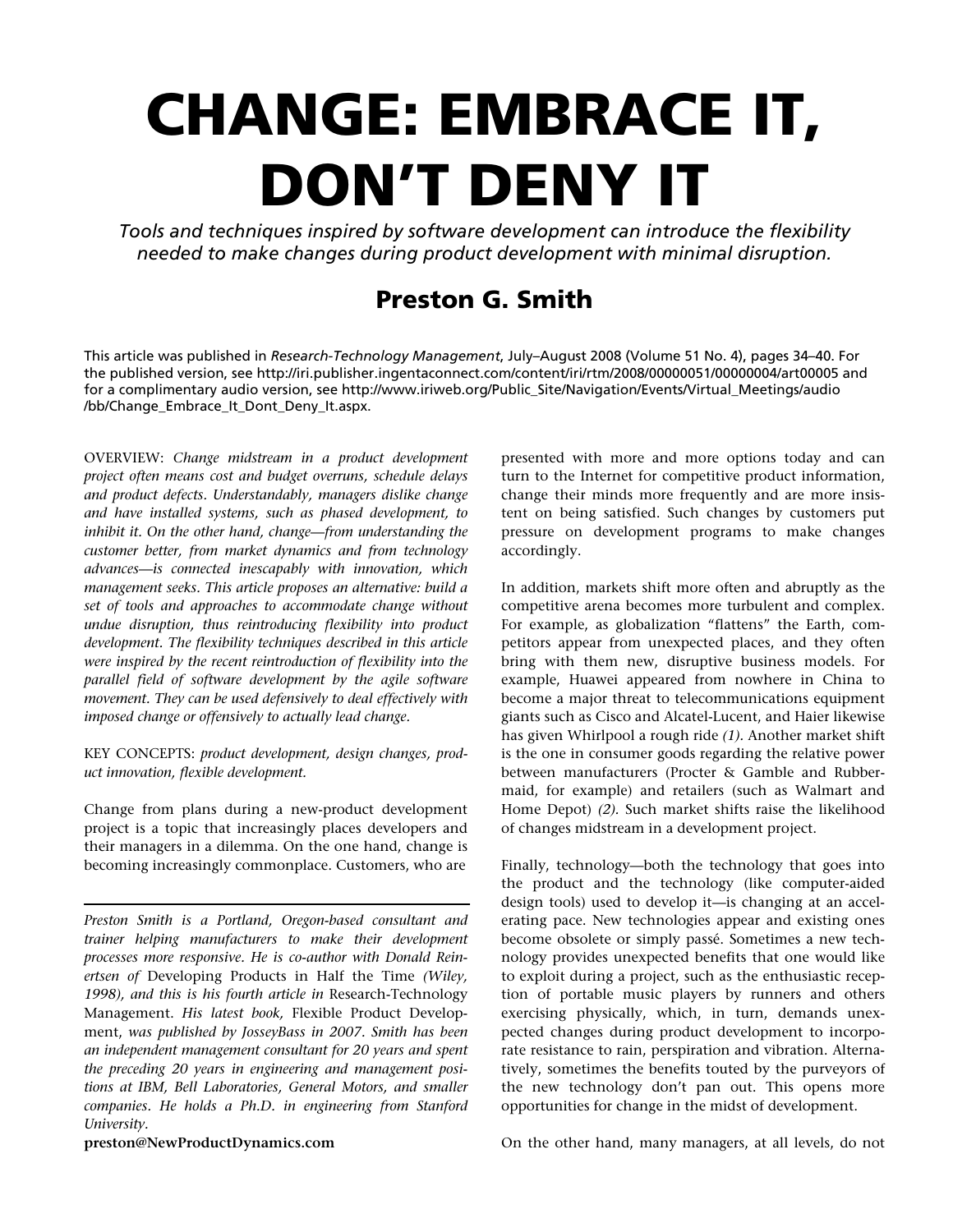welcome change during a project. For them, mid-project changes open the door to product cost and development budget overruns, schedule slippage and product defects. Hard-pressed to deliver profit on a quarterly basis, managers, especially at higher levels, rightly see change as disruptive. Consequently, management has built development systems aimed at predictability and certain success, such as: phased development (including Stage-Gate®), Six Sigma and Project Office. Although such systems clearly have benefits, their gains in predictability come with a corresponding side effect of rigidity.

In summary, although change during development is increasingly common, I instead see managements adopting systems that are increasingly resistant to change. This article shows how to introduce the flexibility needed to make changes during product development with minimal disruption, which I believe will separate the future winners from the losers.

Consider this example of turbulence encountered by Quadrus, a Calgary-based software development company, in developing an application for a Canadian online drugstore. This is a volatile market driven by ongoing supplier, political, regulatory, and legal thrusts. Extreme change was the essence of the management challenge Quadrus faced. In addition, its client was coming from behind in a bid to become a market leader. Quadrus responded by using very short (two-day) development iterations—each producing working software— and weekly online deployments, which not only kept up with the changing environment but aggressively led the change. By having a positive attitude toward change and employing systems that could reorient quickly, Quadrus' client could respond to competitive challenges and regulatory demands faster than competitors, thus leading the change to gain competitive advantage *(3,* p. 249).

### **A Model for Flexibility**

In this article, flexibility refers to the ability to make changes in the product being developed or in the process by which it is developed, even relatively late in development, without being too disruptive. Such flexibility is rare today because managements have opted for systems that actually restrict flexibility in favor of predictability (as mentioned earlier), but there is an important exception: software development. Over the past several years, software developers, such as those at Quadrus, have felt the need to accommodate change during development and have developed systems that reintroduce flexibility. These fall under the label of agile software development, and they stem from the Agile Manifesto *(AgileManifesto.org).*  Although there are several variations in methodology, all agile methods employ some rather revolutionary approaches:

• They all develop software iteratively in loops of typically

two weeks but never more than six weeks.

- They all deliver working software at the end of each of these iterations (in contrast to the more common deliverable of documentation).
- They all reassess and replan the product requirements at the end of each iteration.
- They incorporate the customer in this frequent iterative planning.
- They depend on small, close-knit teams and will subdivide a large project until they can use such teams.
- Many employ pairing, in which developers write all production code using two programmers sitting at one computer with one keyboard and mouse, trading off between "driver" and "navigator" roles.
- They integrate one product feature at a time into the existing package and automate testing so that they can test continually as they integrate in order to detect problems early.
- Furthermore, many write these tests before developing the corresponding product feature and then design the feature to pass the test.

This is not business as usual in the software development world, in which the norm is a sequential (waterfall) process with extensive upfront documentation and many design reviews (code walkthroughs) to ensure that the software works properly when it is finally operational.

Although agile development has grown explosively in the software community, it depends on some unique characteristics of the software medium—such as object technologies and the ability to automate all testing—that are not available to the developers of other types of products. This does not mean that other fields cannot be agile, but it does mean that other developers and managers wishing to become more agile will have to rethink the basics of agility and find other tools and approaches for restoring flexibility to non-software development.

This rethinking of agile development is not straightforward, nor can one simply map the agile development characteristics in the bullet list above into flexibility techniques for non-software development projects. It requires a rebuilding, for instance, in recognizing that:

- There is value in making the product modular so that change can be contained within a module (as is done with object technologies in software).
- A key to flexibility is delaying decisions, (as agile software developers do by deferring decisions on a product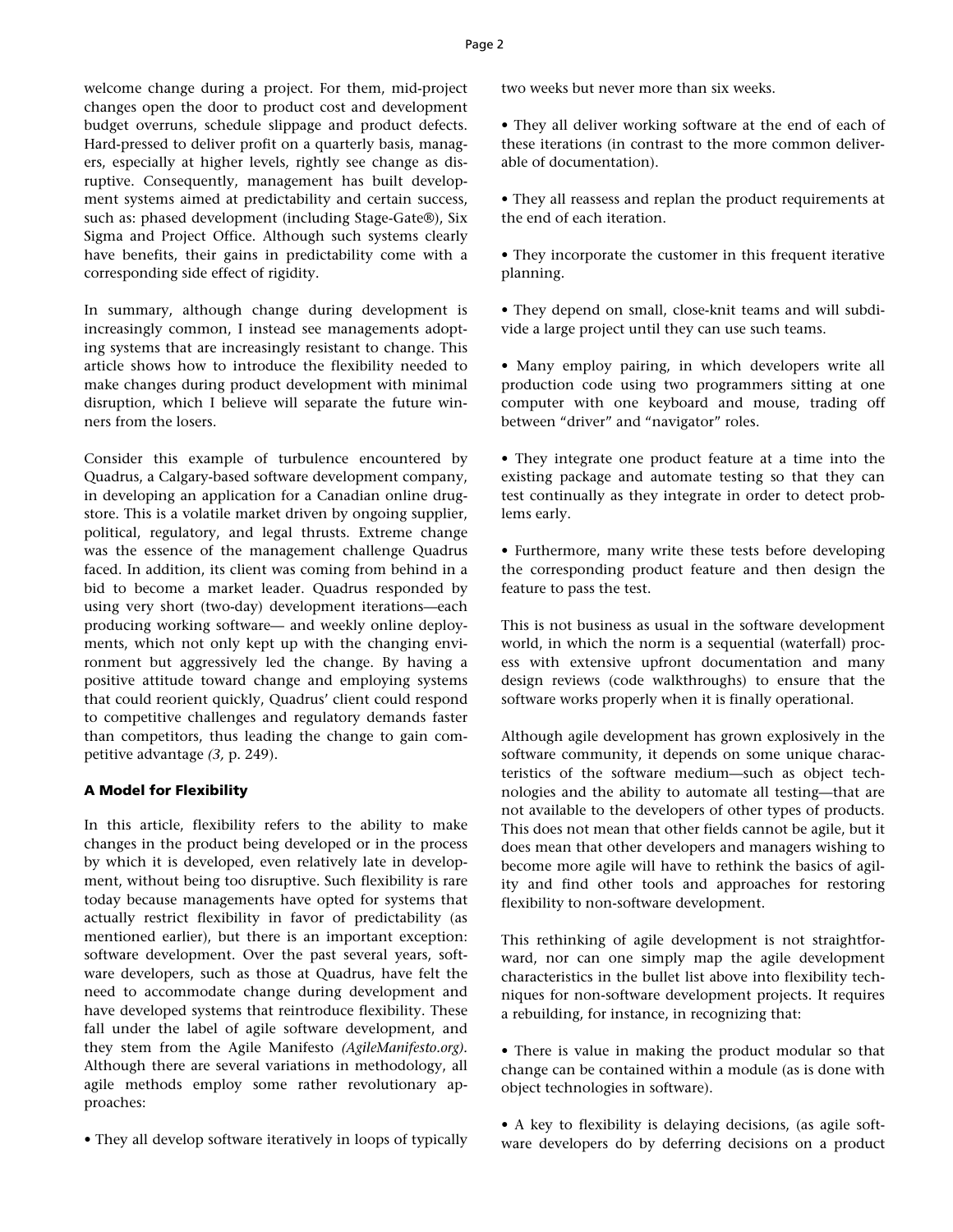feature until the iteration in which the feature is to be implemented).

• Small, close-knit teams do best at managing the heavy, highly responsive communication needs of a project subject to unrelenting change.

• There is great value in building and maintaining options to be available in case something changes.

From such recognitions, which have come largely from observing how agile software development projects work, I have assembled the set of flexible development tools and approaches described below for application to nonsoftware products. Although aimed beyond software, I believe these techniques will also help software developers to better appreciate the essentials of what they are doing.

Although each of the following tools and approaches provides greater flexibility, each also has its costs, monetary or otherwise. Consequently, you should apply these tools with an eye toward both benefit and cost. Apply them selectively to only the parts of projects where you anticipate change or to only projects facing the prospect of great change. This assumes that you can, to some extent, anticipate where change is most likely to occur.

Conversely, if you can plan a project completely and do not expect it to change, these tools are unwise. If this is your situation, however—because change and innovation are inseparable—you might question whether you are innovating adequately, which many CEOs put high in their priorities (*4*).

# **Continually Monitor Customers**

As noted, customers (or users) are **a** major source of change. Thus, in order to manage in an environment of change, you must find ways of staying abreast of changes in the customer's environment and in his/her perception of the product you are developing; it also helps to find ways of specifying product requirements that are less susceptible to change.

In 20 years of product development consulting, I have found that companies that are good at understanding their customers find ways unique to their business for their developers to keep in regular touch with the customer experience. For instance, Black & Decker sends design engineers out with customer support technicians as they make their rounds to construction sites and home centers *(5).* Toyota has its Japanese engineers cruise American freeways, rest stops, shopping malls, and even places as unusual as Disneyland to see firsthand how its American customers use the product (*6*), p. 30). Surgical instrument manufacturers put their designers into operating rooms.

This may simply seem like good business practice, but it becomes essential for flexible development because it gives developers a sense of what is going on in the user space so that they can anticipate a change, or at least recognize it when it happens. In short, it makes developers lighter on their feet because "they have been there before."

To anticipate change, you can take this one step further than ordinary users by connecting your developers with *lead* users, that is, those who are using your products and maybe even modifying them to suit—in advanced ways that the general user might need tomorrow. Eric von Hippel describes this technique (*7*) and cites a project he worked on with 3M to find new infection-control products *(8).* The traditional users here were surgeons working in advanced countries, but the lead users he found—who were forced to look at infection in dramatically fresh ways—were veterinary surgeons, Hollywood makeup artists, and surgeons working under challenging conditions in developing countries.

A challenge related to understanding the changing needs of customers is specifying product requirements in an environment of change. So-called best practice tells us that requirements should be specified carefully at a project's outset and "frozen" thereafter, but Don Reinertsen has found, by surveying a broad base of developers over several years, that this never happens in practice and that those who wait for complete specifications will probably be beaten to market by those willing to start with incomplete ones *(3,* p. 32). In other words, an environment of evolving, changing requirements is far more realistic for all products than the imagined one of frozen requirements. Furthermore, Alan MacCormack and Barry Boehm, from their research on software development projects, show us that, even if we could specify the product at the outset, this may be unwise, because, in a changing environment, the ability to make mid-course changes in requirements in response to customer feedback yields better products *(3,* pp. 34–35*).*

Accordingly, there are several ways of specifying a product at a higher level that is less susceptible to change, such as by specifying how the user will relate to it rather than by specifying features directly. These higher-level techniques include product visions, personas, use cases, and user stories *(3,* pp. 41–47).

# **Fence-in Change**

Developers often suspect that certain parts of the product will change more than others. If so, they can divide the product into modules to isolate design change. Then, if change occurs, its effect on the whole design is limited; design changes will not ripple into areas that need not change.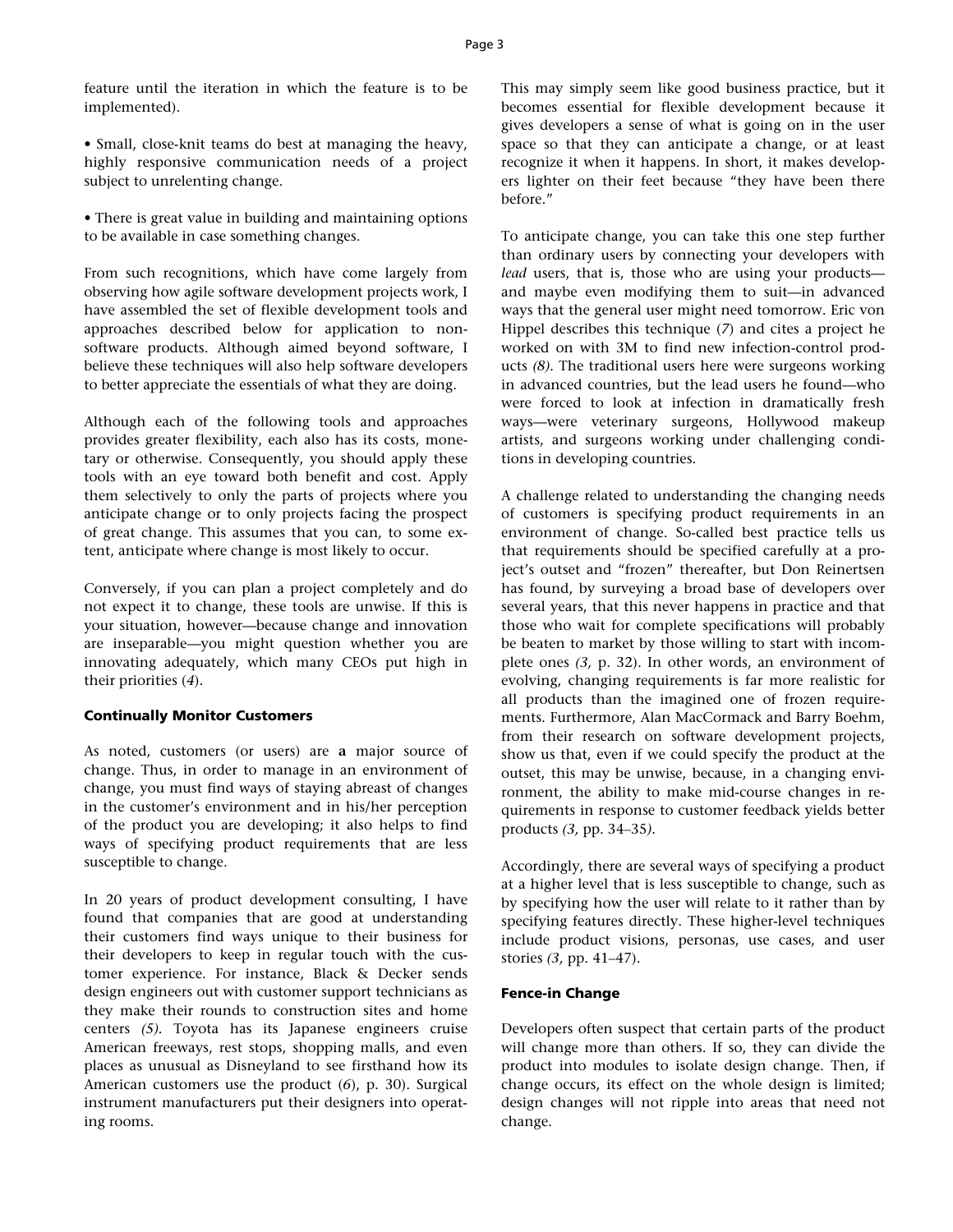The idea of modular design is to create strong barriers (interfaces) between modules. In application, this means that you are building fences to contain areas subject to change. Usually, you should draw the fence as tightly as possible around the area of suspected change to minimize the surrounding disturbance.

Black & Decker used this technique to manage change in a cordless screwdriver project. It proceeded with the highly engineered front end (motor, gearbox and chuck), which was unlikely to change and kept the handle as a separate module because its market research on handle shape was inconclusive. The company actually changed direction on handle shape six weeks into production (extremely late), which was enabled by the carefully chosen modular architecture *(3,* pp. 66–67).

However, Toyota (and others) uses this principle effectively in reverse: it fences in the areas it does not want to change. For example, the beams in car doors are part of its crashworthiness capability, which can be developed only with considerable engineering and lots of expensive, timeconsuming testing. Consequently, Toyota fences in stability in the door beams as a module but allows designers great freedom to change any of the surrounding sheet metal as car styles change periodically (*6*, pp. 43, 245)*.*  Toyota does the same with the transmission, a complex, highly engineered unit whose reliability is critical; interfaces around the transmission allow it to remain constant while everything connected to it changes (*9*).

Although modular architectures have great power to accommodate change, they also have shortcomings relative to integral architectures. One negative of modularity is cost—interfaces usually add cost to the product. Another is a product performance burden—interfaces generally reduce product performance by adding weight and consuming space, or by introducing the possibility of weak or leaky joints in mechanical systems or crosstalk or phase shift in electrical ones. More fundamentally, interfaces introduce constraints on the design that limit designers' ability to optimize the system completely. Consequently, one should apply modular architectures selectively where they will contribute the most to flexibility without incurring undue penalties.

# **Try Things Out**

If you believe the project will not change, you have the luxury of planning it completely and simply following your plan. To the extent that change might occur, you are wise to hedge your bets. Experimentation is an excellent tool for this, that is, trying things out intentionally to see what might happen. Such experimentation allows you to test alternatives, to broaden the design space in case change occurs, and to see how robust your design is against change.

Experimentation takes many forms. It includes: building prototypes, mock-ups and breadboards; testing these; running simulations and building models; and overloading a system to see what fails first (a smoke test). The savvy experimenter looks for experiments that will return as much information and insight as possible for the investment in money and time. This cost–benefit equation has shifted enormously in recent years as computer-aided technologies have greatly reduced the cost of experimentation in many fields, such as exploring molecules in pharmaceutical development, building physical models of mechanical parts for customers to touch, and automating the testing of software and hardware.

Such computerized technologies permit experimenting prolifically at reasonable cost. Many managers employ these computerized tools to cut cost and simply pocket the savings, but Orion, a Massachusetts sensor technology firm, used computerized prototyping in a hand-held surgical laser project to explore seven times more design options than it would normally have while keeping its prototyping budget to only two-thirds of the previous amount *(3,* pp. 98–100). This gave Orion much more flexibility to find a comfortable, easy-to-use design.

Again, experiments cost money and consume time, so seasoned experimenters seek areas where change is likely and concentrate their experimentation there. Other tradeoffs are involved. One is in deciding whether to run several experiments, in parallel (faster) or sequentially (usually cheaper). There are guidelines for making such choices, such as the amount of learning you can apply from one generation of experiments to the next and how cleanly structured you expect the design space to be *(3,*  pp. 102–104).

# **Explore the Design Space**

Experimentation is a good tool for exploring options, but we also need a strategy for applying it, that is, for knowing which experiments to run. Toyota has an excellent strategy, called set-based design, that amounts to a very different way of approaching design.

To illustrate the difference, I contrast the set-based approach with the more normal point-based one by using a non-product-development example attributable to Ward *et al. (10).* Suppose that you wish to convene a meeting. The traditional way of doing this (point-based) would be for the convener to contact a participant and negotiate a mutually acceptable time. Then the convener proceeds to the second participant, doing the same and perhaps returning to the first participant to renegotiate. This repeats with the other participants.

The set-based approach would be for the convener to request all participants' calendars first. Then the convener (today using modern meeting-scheduling software), looks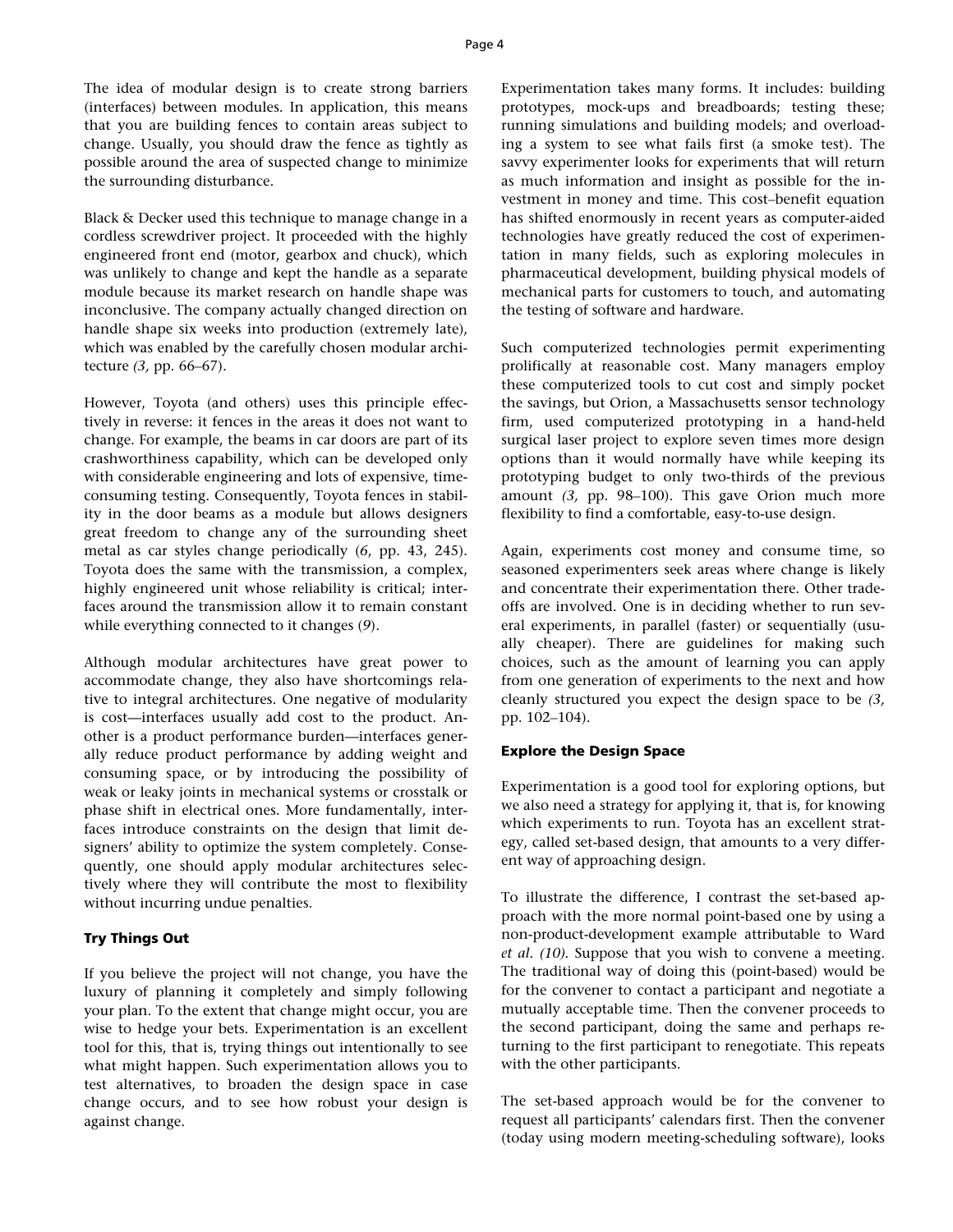for a common open time (the intersection of individuals' available times) and sets a time where everyone is free. This not only saves time, but more important, it exposes all possible solutions so that, should something change, the convener is in a strong position to make adjustments easily.

As you can see from this example, set-based design is a subtractive process; it employs logical intersections. You define the initial feasible space and proceed to impose constraints, for instance constraints on the design due to manufacturability, cost, weight, or physics. Each constraint reduces the feasible design space methodically. You thus maintain a *space* of feasible designs so that you can turn to another point in the space if a change renders the current design point unsatisfactory. In short, it is a continual pruning process.

This subtractive process and the design space it maintains are quite different from the normal design process that proceeds with one (or at most a few discrete) design that the designer hones to a final point. With such point-based design, if something changes, the designer has no information on adjacent designs and must usually retrace many steps. The set-based designer can merely shift to another place in the current design space.

#### **Build Strong Teams**

You have probably read much about strong development teams and have made improvements in your teams accordingly. Nevertheless, there is much we can learn from software development about the value of strong teams and how we might build them. For a starter, the initial statement of the Agile Manifesto is "Individuals and interactions over processes and tools . . . . That is, while there is value in the items on the right, we value the items on the left more."

In building a model to estimate the time and cost needed to develop a piece of software, software methodology researcher Barry Boehm identified 22 multipliers on project labor cost and collected data for these multipliers over a broad range of development projects *(11).* I have grouped these multipliers into categories in the illustration below. Thus, the labor cost multipliers associated with the people assigned to the project combine to produce a possible range of 33 to 1 in project labor cost, the multipliers associated with the product being developed span a range of 10 to 1, and so forth.



*Multipliers on project labor cost span the indicated ranges for each category of project factors. Although the data come from a broad variety of software development projects, all but the last category also apply to non-software projects. (Computer platform factors relate to specific characteristics of the host computer, which do not have a clear analog for non-software products.) From* Flexible Product Development *by Preston G. Smith, Jossey-B ass. © 2007 by John Wiley & Sons. Used with permission.*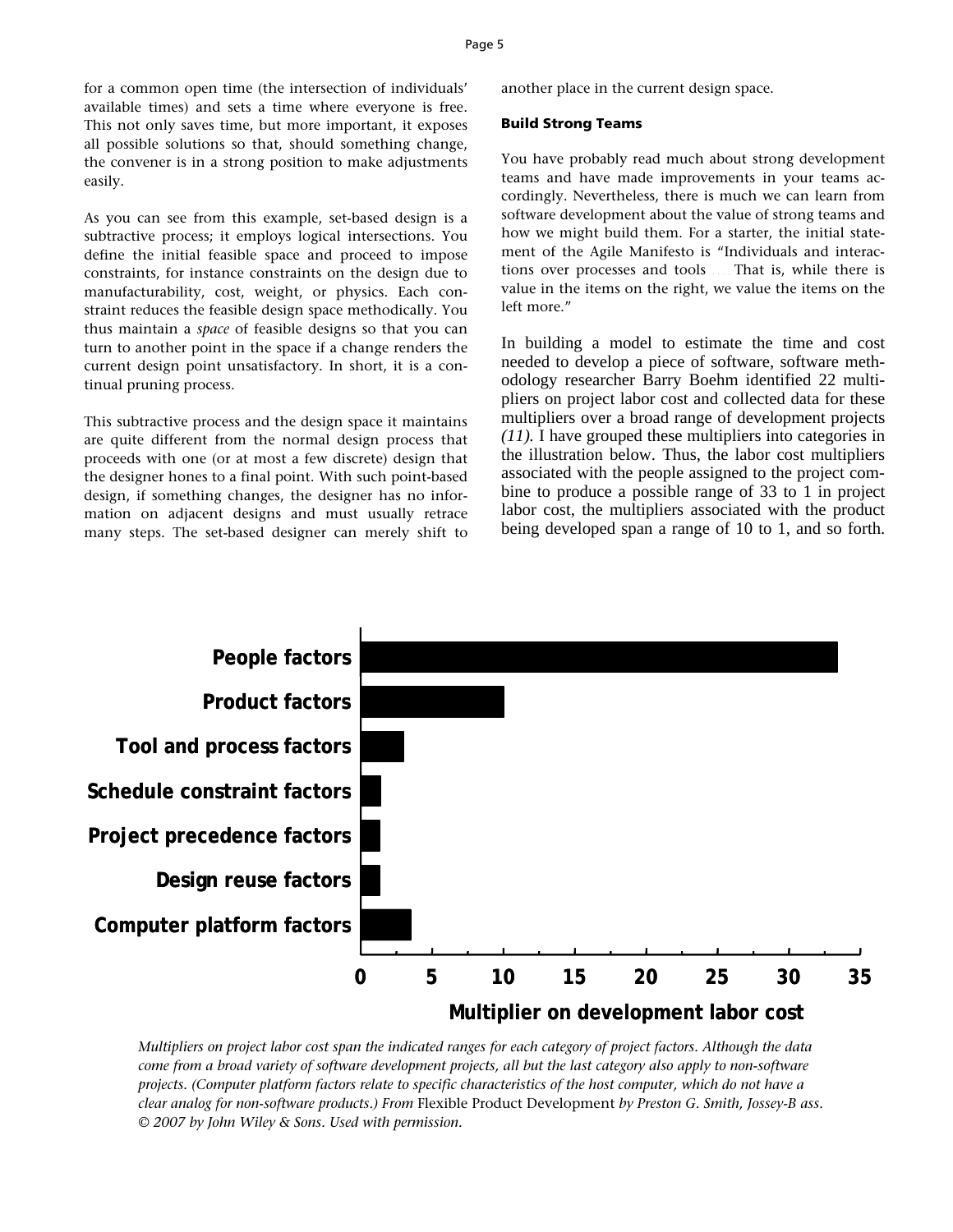This illustration suggests strongly that the factors associated with people far outweigh the others, so devoting effort toward improving how the team works is likely to pay far bigger dividends than investments anywhere else. This stands in contrast to the great attention and investment that firms usually devote to processes, methodologies and tools.

New data from Don Reinertsen, Gary Olson, Judith Olson, and the agile software development community show that co-location is a powerful factor in improving team performance *(3,* pp. 142–146). This is disturbing news in an era in which globalization and "virtualization" are pushing teams away from co-location. However, there is much you can do to obtain many of the benefits of co-location even if your team is not completely co-located. These include co-locating all members in each metropolitan area and establishing norms for using tools like e-mail—for instance, a rule that any team e-mail must be answered within four hours.

Strong teams are vital to flexibility because a turbulent environment presents much bigger communication and coordination challenges than a stable one, and highperformance teams are the prime means of coping with these challenges.

### **Make Decisions at the Last Responsible Moment**

If you dissect a product development project to see what occurs inside, you will find that the core activity is decision making—thousands of little decisions that cumulatively create the product. It follows that you should concentrate on this "inner loop" of the process if you wish to improve product development. For instance, if you want to speed it up, find ways, such as co-location, to accelerate decision making, as programmers do when they find the inner loop of their code and rewrite it in a low-level language that runs faster.

Alternatively, if you wish to be more flexible, find ways to make decisions more flexibly. A major opportunity here is not to make a decision until you *must* make it—what we call making decisions at the *last responsible moment.* This might seem like procrastination, which is basically being lazy about a decision, but it is actually a proactive process of identifying when the decision must be made and scheduling it, then proceeding to collect information to help make a better decision when its last responsible moment arrives.

Making decisions at the last responsible moment has two advantages. First—most importantly for flexibility—it keeps your options open longer, and second, it allows you to make the decision using fresher information.

However, there are some decisions, such as ones where the outcome is not likely to change or where the outcomes are nearly equal, that you should make early so you can dismiss them.

Although this delayed decision-making may seem obvious, it is not the way management normally operates. Managers usually are paid to make decisions, not to put them off. In contrast, managers at Toyota are paid to delay decisions *(10).* 

Note that popular phased development processes tend to force organizations into making many decisions unnecessarily at the project's outset in order to "nail things down." Unfortunately, these nailed-down items constitute a loss of flexibility.

#### **Plan Piecemeal and Constantly Consider Risk**

Project management has become quite popular over the past decade. However, the project management profession has its roots in the construction industry where predictability is valued highly and major change is relatively uncommon. Consequently, you must handle project management quite differently when change is the norm. I mention just two areas to refocus:

Project planning presents a dilemma for projects undergoing heavy change. The temptation is to replan the project in response to change, but this can lead to paying constant attention to replanning rather than to developing the product itself. When turbulence is high, you can shift to two other means of planning. One is rolling-wave planning, in which you plan the next segment in detail and leave the rest of the project planned only at the top level. As you progress, the wave rolls forward and the next segment undergoes detail planning. This way, you are not investing much in long-term plans that are likely to change anyway.

The other is loose—tight planning in which you alternate periods of tight planning and control with more relaxedperiods in which to regroup. This is what the iterative approach of agile software development does by delaying planning of features to be implemented until the beginning of an iteration and then planning only those features to be implemented in the next iteration. During an iteration, planning is tight, but between iterations all remaining work is reassessed. This is also how Boeing developed its 777 airliner by alternating periods of design with periods of stabilization *(12).* 

Another part of project management you must handle differently under heavy change is risk management. Good practice under light change is to *integrate* the risk management process with the rest of the project management process so that risk management actions are identified, planned and executed methodically as part of the project plan. When change dominates the project, risk management instead must be *intrinsic,* that is, everything you do